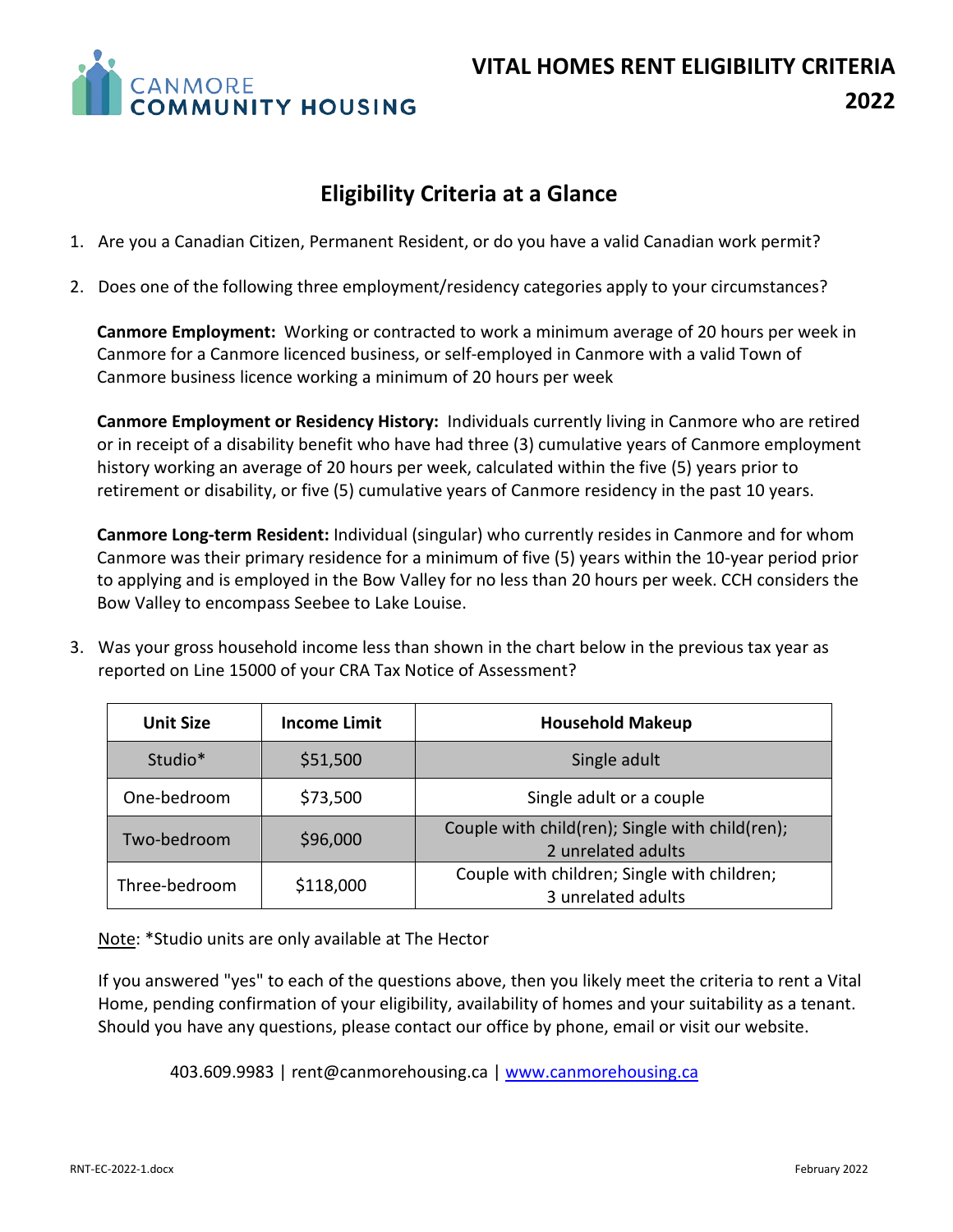

## **Steps to apply for the Vital Homes Rent Program:**

## **1. Complete the application form and gather your documents.**

Every adult who will be living in the home must complete and sign the application form. Use additional forms if more than two adults are applying. The eligibility criteria and supporting documentation required to apply are specified in each section of the application. If your circumstances are unusual or if you are unsure about a particular section of the form, call our office.

## **2. Make an appointment with CCH to submit your application in-person.**

Call to arrange a time to bring in your completed application and supporting documents. At this meeting, CCH will verify and copy identity documents and review your application to ensure it is complete. Each applicant will be required to sign a statutory declaration stating that all the information provided is truthful and accurate and that the applicant is aware of the terms and conditions of the program. Plan to spend approximately 30 minutes in the meeting and for all applicants to attend. CCH does not accept electronic applications, all applications must be submitted inperson

## **3. Get on the List!**

CCH reviews all completed applications and verifies the information within 7 to 10 business days pending availability of supplied references. CCH will contact you to let you know if you have met the eligibility criteria and have been confirmed for your suitability to rent. If so, CCH will provide you with an approval letter and place you on the Vital Homes Rent Waitlist. PEKA, the authorized leasing agent, will contact you when a unit becomes available.

*Please note that applications received and that are not fully completed, or do not provide all the supporting documentation will be returned and not processed.*

#### **CANMORE COMMUNITY HOUSING**

403.609.9983 | rent@canmorehousing.ca canmorehousing.ca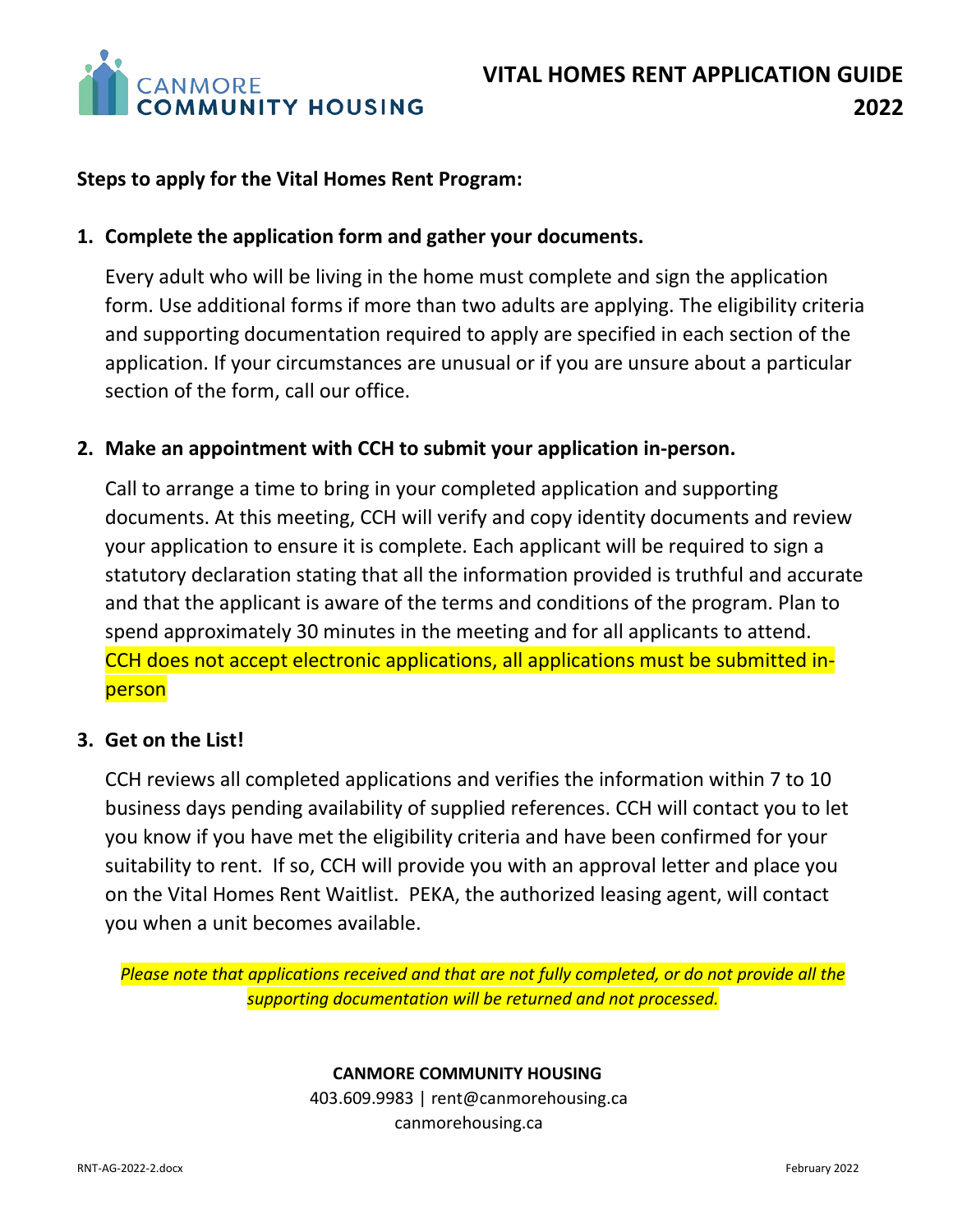

# **Document Checklist**

Please use a checkmark to indicate you have included all necessary documents with your package, those applications missing documents will be returned and will not be processed. This document must be submitted as part of your application.

#### **All Applicants**

 $\Box$  Application completed in full

 $\Box$  Two (2) pieces of ID (one with photo and one confirming legal status in Canada)

☐ 2021 Tax Notice of Assessment

☐ Document Checklist

☐ PEKA Disclosure

☐ Email Consent Form

#### **Canmore Employment**

☐ Three (3) most recent pay slips **OR** Signed offer of employment if you accepted a job offer and have yet to receive three (3) pay slips

#### **OR**

 $\Box$  Record of Employment (ROE) and professional documentation supporting the leave of absence (if applying as an employee on formal leave - i.e. medical leave)

#### **OR**

 $\Box$  Birth Certificates for all children (if applying as a Homemaker)

#### **Self-Employment**

☐ Canmore Business License

 $\Box$  Proof of business Ownership

□ Letter of Hours

#### **Canmore Employment or Residency History**

☐ Verification of Retirement Benefit

#### **OR**

☐ Disability Benefit

#### **AND**

 $\Box$  3 years of T4 statements from a Canmore employer or Record of Employment (ROE) supporting 3 years of employment in Canmore. (If applying with Employment History).

#### **OR**

 $\square$  5 years proof of Canmore residency within the last ten years. (If applying with Residency History). For each address please provide lease or property tax assessment.

#### **Canmore Long-term Resident**

☐ Three (3) most recent pay slips **OR** Signed offer of employment if you accepted a job offer and have yet to receive three (3) pay slips.

#### **OR**

☐ Business License

☐ Proof of business Ownership

□ Letter of hours

#### **AND**

 $\Box$  5 years proof of Canmore residency within the last ten years. For each address please provide lease or property tax assessment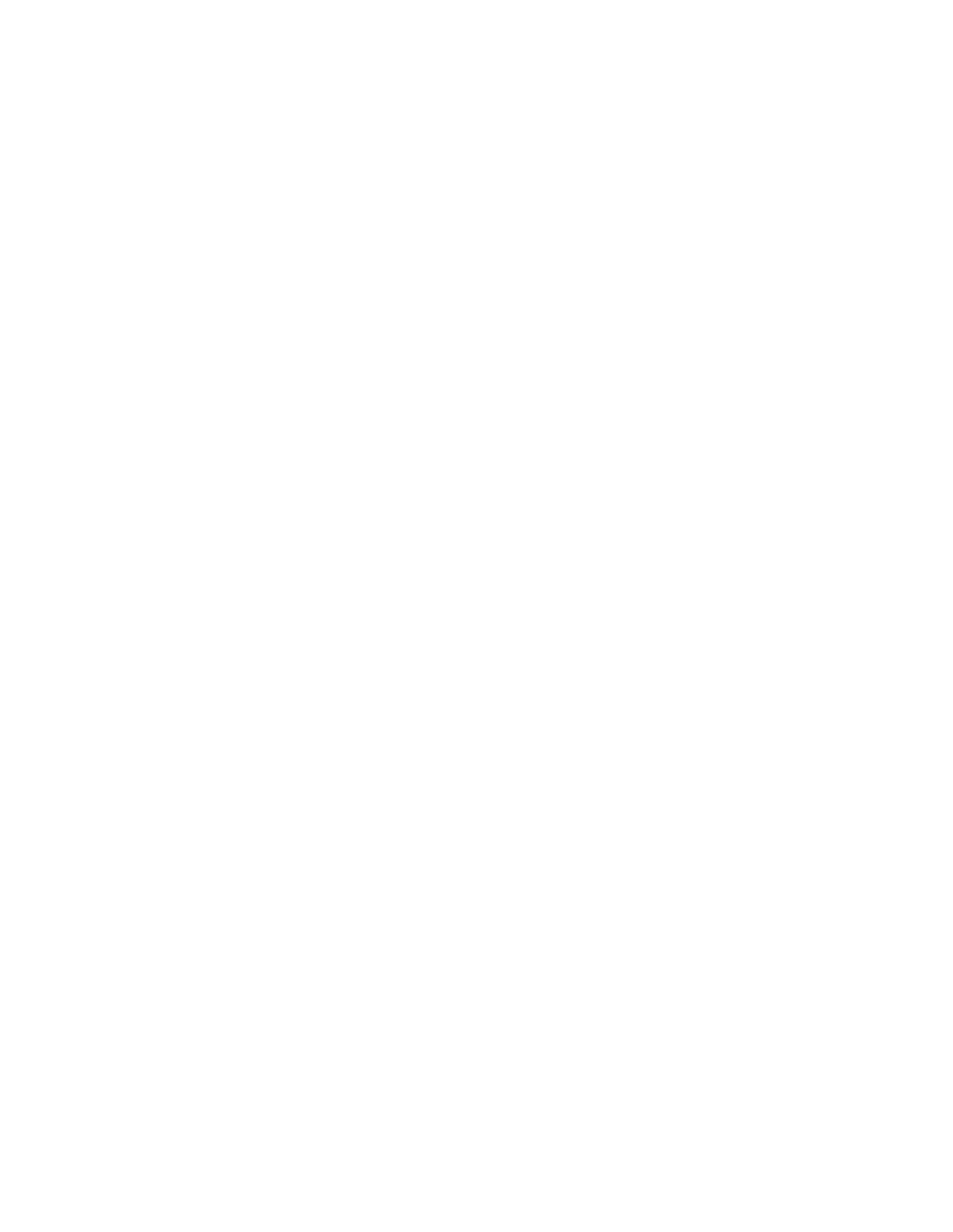

# **VITAL HOMES RENT APPLICATION 2022**

#### **1. GENERAL INFORMATION**

'Tenants' are all adult persons, those 18 years and older, occupying the rental accommodation. Every adult in the household must be registered as a tenant on the lease and must fill in the application form. The rental home must be the primary residence of all tenants on a continuous basis.

| <b>Number of Occupants:</b>   | Adults                                | Children           | Pets                                    |                    |
|-------------------------------|---------------------------------------|--------------------|-----------------------------------------|--------------------|
| <b>Preferred Size(s):</b>     | $\Box$ Studio*                        | $\Box$ 1 Bedroom . | $\Box$ 2 Bedroom                        | $\Box$ 3 Bedroom . |
| <b>Preferred Location(s):</b> | $\Box$ The Hector (200 Palliser Lane) |                    | $\Box$ McArthur Place (100 Dyrgas Lane) |                    |
| <b>Reason for Moving:</b>     |                                       |                    |                                         |                    |

#### **\*Studio units are only located at The Hector**

| <b>APPLICANT 1</b>      | <b>APPLICANT 2</b>      |
|-------------------------|-------------------------|
| 2. CONTACT INFORMATION  |                         |
| Legal Name:             | Legal Name:             |
| Phone:                  | Phone:                  |
| Email:                  | Email:                  |
| <b>Current Address:</b> | <b>Current Address:</b> |

#### **3. AGE & LEGAL STATUS IN CANADA**

All tenants on the rental lease must be of Alberta legal age (18 years) and must be one of the following: a Canadian Citizen, a Permanent Resident of Canada, or have the legal right to work in Canada. Each applicant must provide a minimum of two (2) original pieces of identification, one with photo, to show proof of identity, age and legal status in Canada

| DD / MM / YYYY<br>Birthdate:                                        | Birthdate:<br>DD / MM / YYYY                                        |
|---------------------------------------------------------------------|---------------------------------------------------------------------|
| Canadian<br>Permanent<br>Legal right to work<br>Resident<br>Citizen | Canadian<br>Permanent<br>Legal right to work<br>Resident<br>Citizen |
| Provide two (2) pieces of ID, one with photo, one (1) piece of ID   | Provide two (2) pieces of ID, one with photo, one (1) piece of ID   |
| must come from the first list of documents:                         | must come from the first list of documents:                         |
| $\Box$ Canadian Birth Certificate<br>$\Box$ Permanent Resident Card | $\Box$ Canadian Birth Certificate<br>$\Box$ Permanent Resident Card |
| $\Box$ Canadian Work Permit<br>Canadian Passport<br>$\Box$          | $\Box$ CDN Work Permit<br>$\Box$ Canadian Passport                  |
| $\Box$ Canadian Citizenship Card                                    | $\Box$ Canadian Citizenship Card                                    |
| and/or:                                                             | and/or:                                                             |
| Alberta Operator's Licence<br>$\Box$ Other (Specify):               | $\Box$ Other (Specify):<br>$\Box$ Alberta Operator's Licence        |
| Alberta ID Card                                                     | $\Box$ Alberta ID Card                                              |

|      | 4. ADDITIONAL OCCUPANTS (include all other children/dependents to live in the rental unit) |                               |                |  |  |  |
|------|--------------------------------------------------------------------------------------------|-------------------------------|----------------|--|--|--|
| Line | Name                                                                                       | Relationship to Applicant (s) | Birthdate      |  |  |  |
|      |                                                                                            |                               | DD / MM / YYYY |  |  |  |
| 2.   |                                                                                            |                               | DD / MM / YYYY |  |  |  |
| 3.   |                                                                                            |                               | DD / MM / YYYY |  |  |  |
| 4.   |                                                                                            |                               | DD / MM / YYYY |  |  |  |
|      |                                                                                            |                               |                |  |  |  |

Are any of the Children listed over the age of 18, not working in Canmore, and attending a Post Secondary Institute full-time**?** ☐ Yes ☐ No If yes, please contact CCH to discuss the documentation that needs to be provided to demonstrate eligibility for the program.

| 5. PETS  |                                                                                                                              |             |  |  |
|----------|------------------------------------------------------------------------------------------------------------------------------|-------------|--|--|
|          | Pets will be permitted on Landlord approval only. Pet fees will apply. Maximum of two (2) pets only. No Reptiles or Rodents. |             |  |  |
| Pet Name | Type of Animal                                                                                                               | Weight/Size |  |  |
|          |                                                                                                                              |             |  |  |
|          |                                                                                                                              |             |  |  |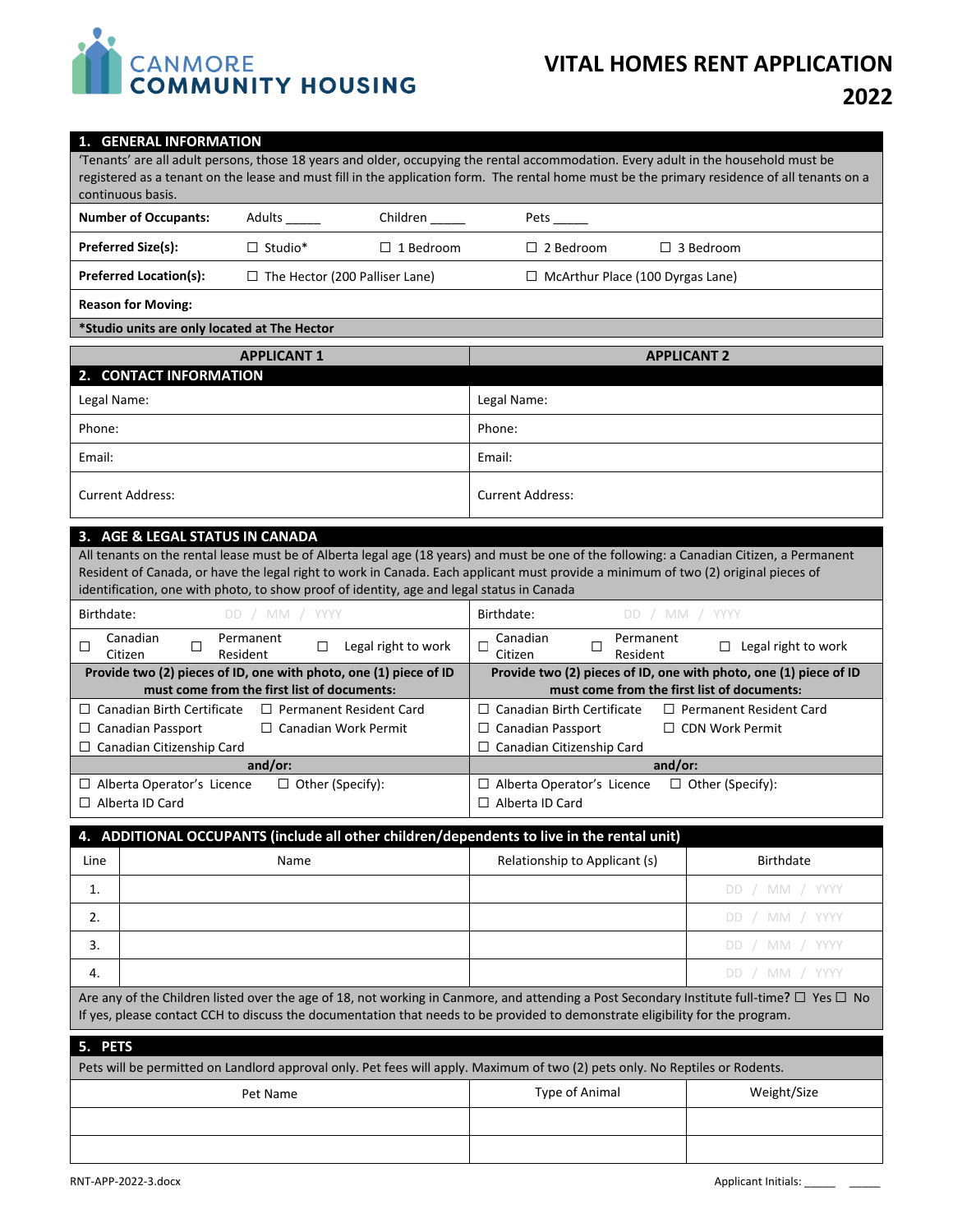#### **6. INCOME**

Gross household income is based on your total income reported on Line 15000 of the most recent Tax Notice of Assessment. However, if you reported support payments received, or self-employment income, your income may be adjusted to account for the non-taxable amount of support payments and disallowed self-employment expenses. Contact CCH for details.

| <b>Unit Size</b> | <b>Income Limit</b> | <b>Household Makeup</b>                                            |  |
|------------------|---------------------|--------------------------------------------------------------------|--|
| Studio*          | \$51,500            | Single adult                                                       |  |
| One-bedroom      | \$73,500            | Single adult or couple                                             |  |
| Two-bedroom      | \$96,000            | Couple with child(ren); Single with child(ren); 2 unrelated adults |  |
| Three-bedroom    | \$118,000           | Couple with children; Single with children; 3 unrelated adults     |  |

| <b>APPLICANT 1</b>                                                                                               | <b>APPLICANT 2</b>               |  |  |  |
|------------------------------------------------------------------------------------------------------------------|----------------------------------|--|--|--|
| <b>6A. GROSS HOUSEHOLD INCOME</b>                                                                                |                                  |  |  |  |
| Gross Annual Income: \$                                                                                          | Gross Annual Income: \$          |  |  |  |
| Combined Gross Household Income: \$                                                                              |                                  |  |  |  |
| <b>Required Documents:</b>                                                                                       | <b>Required Documents:</b>       |  |  |  |
| $\Box$ 2021 Notice of Assessment                                                                                 | $\Box$ 2021 Notice of Assessment |  |  |  |
| Each applicant must provide a copy of their 2020 Notice of Assessment issued by the Canada Revenue Agency (CRA). |                                  |  |  |  |
| <b>6B. SOURCES OF INCOME</b>                                                                                     |                                  |  |  |  |

|                                                   | Combined Gross Monthly Income: \$ |                                               |
|---------------------------------------------------|-----------------------------------|-----------------------------------------------|
| $\Box$ Benefits (i.e. Child, Disability, Pension) | $\Box$ Rent Supplement            | $\Box$ Other (Specify)                        |
| $\Box$ Wages/Salary                               | $\Box$ Gratuities                 | $\Box$ Support Payments (i.e. Child, Spousal) |

| 7. ASSETS                                                                                                                                 |           |            |                                |           |            |
|-------------------------------------------------------------------------------------------------------------------------------------------|-----------|------------|--------------------------------|-----------|------------|
| Applicants may not own any residential real estate within or outside of Canada at the time of application or during tenancy. An exception |           |            |                                |           |            |
| may be allowed under some circumstances. Contact CCH for details.                                                                         |           |            |                                |           |            |
| Residential Real Estate Owned:                                                                                                            | $\Box$ No | $\Box$ Yes | <b>Residential Real Estate</b> | $\Box$ No | $\Box$ Yes |
|                                                                                                                                           |           |            | Owned:                         |           |            |
| If 'Yes', civic address:                                                                                                                  |           |            | If 'Yes', civic address:       |           |            |

#### **8. CANMORE EMPLOYMENT & RESIDENCY**

Each tenant must meet **ONE** of three categories below:

- **A. Canmore Employment**: *Complete section 8A if you are an applicant:*
- i. who currently works in Canmore a minimum average of 20 hours per week with a licenced Canmore business;  **OR**
- ii. who is self-employed with a Canmore business licence performing services for the business in Canmore no less than 20 hours per week;
	- **OR**

iii. as a spouse, not working or not working a minimum average of 20 hours per week in Canmore, who is a homemaker caring for dependents or who works in the Bow Valley a minimum average of no less than 20 hours per week *(complete as Applicant 2).* This category also includes those on maternity leave or sick/disability leave from an eligible employer, or those having accepted a bona fide job offer.

- **B. Canmore Employment or Residency History**: *Complete Section 8B if you are a retiree or an individual who receives a disability benefit (e.g. AISH) who currently lives in Canmore with one of the following qualifications:*
- i. three (3) cumulative years of employment history in Canmore working a minimum average of no less than 20 hours per week; for retirees, this is calculated in the five (5) years prior to retirement;  **OR**
- ii. at least five (5) years Canmore residency within the 10-year period prior to applying.

This category also includes the spouse or caregiver of the qualifying applicant.

- **C. Canmore Long-term Resident**: *Complete section 8C if you are an applicant:*
- i. who currently resides in Canmore and for whom Canmore was their primary residence for a minimum of five (5) years within the 10 year period prior to applying and is employed in the Bow Valley for no less than twenty (20) hours per week;
- ii. as a spouse who is a homemaker caring for dependents (*complete section 8A as Applicant 2).*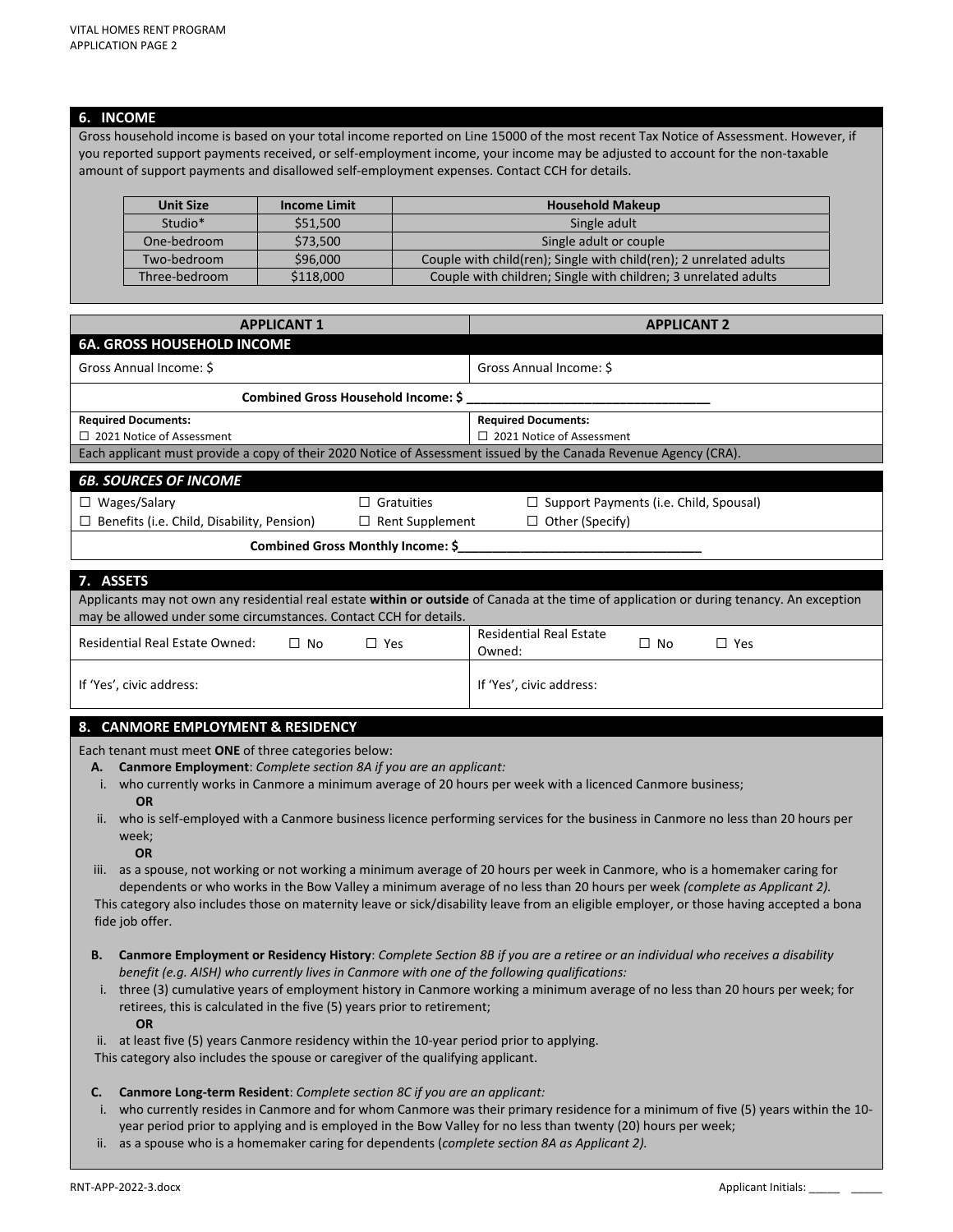| <b>APPLICANT 1</b>                                                                                                                                                                                                                                                                                                                                                                                          |                                                                                                                                                                                | <b>APPLICANT 2</b>                                              |                                |                                                                                      |                                                                   |                                                                          |
|-------------------------------------------------------------------------------------------------------------------------------------------------------------------------------------------------------------------------------------------------------------------------------------------------------------------------------------------------------------------------------------------------------------|--------------------------------------------------------------------------------------------------------------------------------------------------------------------------------|-----------------------------------------------------------------|--------------------------------|--------------------------------------------------------------------------------------|-------------------------------------------------------------------|--------------------------------------------------------------------------|
| 8A. CANMORE EMPLOYMENT                                                                                                                                                                                                                                                                                                                                                                                      |                                                                                                                                                                                |                                                                 |                                |                                                                                      |                                                                   |                                                                          |
| $\Box$ Permanent $\Box$ Temporary $\Box$ Leave                                                                                                                                                                                                                                                                                                                                                              |                                                                                                                                                                                | $\Box$ Permanent $\Box$ Temporary $\Box$ Leave $\Box$ Homemaker |                                |                                                                                      |                                                                   |                                                                          |
| Your Position:                                                                                                                                                                                                                                                                                                                                                                                              |                                                                                                                                                                                |                                                                 | Your Position:                 |                                                                                      |                                                                   |                                                                          |
| Starting Date: DD / MM / YR<br>Hrs/Wk:                                                                                                                                                                                                                                                                                                                                                                      |                                                                                                                                                                                |                                                                 | Hrs/Wk:<br>Starting Date: DD / |                                                                                      |                                                                   |                                                                          |
| Pay Rate: \$<br>$\prime$                                                                                                                                                                                                                                                                                                                                                                                    | Other Pay: \$                                                                                                                                                                  |                                                                 | Pay Rate: \$<br>Other Pay: \$  |                                                                                      |                                                                   |                                                                          |
| <b>Business Name:</b>                                                                                                                                                                                                                                                                                                                                                                                       |                                                                                                                                                                                |                                                                 | <b>Business Name:</b>          |                                                                                      |                                                                   |                                                                          |
| Contact Name:                                                                                                                                                                                                                                                                                                                                                                                               |                                                                                                                                                                                |                                                                 | Contact Name:                  |                                                                                      |                                                                   |                                                                          |
| <b>Contact Position:</b>                                                                                                                                                                                                                                                                                                                                                                                    |                                                                                                                                                                                |                                                                 | <b>Contact Position:</b>       |                                                                                      |                                                                   |                                                                          |
| Phone:                                                                                                                                                                                                                                                                                                                                                                                                      |                                                                                                                                                                                |                                                                 | Phone:                         |                                                                                      |                                                                   |                                                                          |
| <b>Required Documents:</b>                                                                                                                                                                                                                                                                                                                                                                                  |                                                                                                                                                                                |                                                                 | <b>Required Documents:</b>     |                                                                                      |                                                                   |                                                                          |
| Permanent/Temporary                                                                                                                                                                                                                                                                                                                                                                                         | Leave                                                                                                                                                                          |                                                                 | Permanent/Temporary<br>Leave   |                                                                                      |                                                                   |                                                                          |
| $\Box$ Three most recent<br>payslips                                                                                                                                                                                                                                                                                                                                                                        | $\Box$ Record Of Employment<br><b>AND</b>                                                                                                                                      |                                                                 | payslips                       | $\Box$ Three most recent                                                             | $\Box$ Record Of Employment<br><b>AND</b>                         |                                                                          |
| OR                                                                                                                                                                                                                                                                                                                                                                                                          | $\Box$ Medical Documentation                                                                                                                                                   |                                                                 | OR                             |                                                                                      | $\Box$ Medical Documentation                                      |                                                                          |
| $\Box$ Signed Contract                                                                                                                                                                                                                                                                                                                                                                                      |                                                                                                                                                                                |                                                                 | $\Box$ Signed Contract         |                                                                                      | Homemaker                                                         |                                                                          |
|                                                                                                                                                                                                                                                                                                                                                                                                             |                                                                                                                                                                                |                                                                 |                                |                                                                                      | $\Box$ Child(ren) Birth Certificate                               |                                                                          |
| <b>SELF-EMPLOYMENT</b>                                                                                                                                                                                                                                                                                                                                                                                      |                                                                                                                                                                                |                                                                 |                                |                                                                                      |                                                                   |                                                                          |
| $\Box$ Business Owner                                                                                                                                                                                                                                                                                                                                                                                       |                                                                                                                                                                                |                                                                 |                                | $\Box$ Business Owner                                                                |                                                                   |                                                                          |
| <b>Business Name:</b>                                                                                                                                                                                                                                                                                                                                                                                       |                                                                                                                                                                                | Hrs/Wk:                                                         | <b>Business Name:</b>          |                                                                                      |                                                                   | Hrs/Wk:                                                                  |
| <b>Required Documents:</b>                                                                                                                                                                                                                                                                                                                                                                                  |                                                                                                                                                                                |                                                                 |                                | <b>Required Documents:</b>                                                           |                                                                   |                                                                          |
| $\Box$ Proof of Ownership $\Box$ Business Licence $\Box$ Letter of Hours                                                                                                                                                                                                                                                                                                                                    |                                                                                                                                                                                |                                                                 |                                | □ Proof of Ownership                                                                 |                                                                   | $\Box$ Business Licence $\Box$ Letter of Hours                           |
| CCH may request more information to verify Self Employment Criteria                                                                                                                                                                                                                                                                                                                                         |                                                                                                                                                                                |                                                                 |                                |                                                                                      |                                                                   |                                                                          |
| 8B. CANMORE EMPLOYMENT OR RESIDENCY HISTORY (THOSE RECEIVING A DISABILITY BENEFIT OR ARE RETIRED)                                                                                                                                                                                                                                                                                                           |                                                                                                                                                                                |                                                                 |                                |                                                                                      |                                                                   |                                                                          |
| $\Box$ Retiree                                                                                                                                                                                                                                                                                                                                                                                              | $\Box$ Recipient of Disability Benefit                                                                                                                                         |                                                                 | $\Box$ Retiree                 |                                                                                      | $\Box$ Recipient of Disability Benefit                            | $\Box$ Caregiver                                                         |
| Current                                                                                                                                                                                                                                                                                                                                                                                                     | From                                                                                                                                                                           | To                                                              | Current                        |                                                                                      | From                                                              | To                                                                       |
| Address:                                                                                                                                                                                                                                                                                                                                                                                                    | DD/MM/YR                                                                                                                                                                       | DD/MM/YR                                                        | Address:                       |                                                                                      | DD/MM/YR                                                          | DD/MM/YR                                                                 |
| Previous<br>Address:                                                                                                                                                                                                                                                                                                                                                                                        | From<br>DD/MM/YR                                                                                                                                                               | To<br>DD/MM/YR                                                  | Previous<br>Address:           |                                                                                      | From<br>DD/MM/YR                                                  | To<br>DD/MM/YR                                                           |
| <b>Required Documents:</b><br>Retiree<br>$\Box$ Most recent Retirement Statement OR<br>$\Box$ Records of Employment showing 3 years of work in Canmore prior to<br>retirement<br>AND<br>$\Box$ Proof of 5 years residency in the past 10 years in Canmore<br>Should you require additional space for previous residences, use a blank sheet, sign and attach to this application form. If unable to provide |                                                                                                                                                                                |                                                                 | disability<br>AND              | <b>Recipient of Disability Benefit</b><br>$\Box$ Most recent Disability Statement OR | $\Box$ Proof of 5 years residency in the past 10 years in Canmore | $\Box$ Records of Employment showing 3 years of work in Canmore prior to |
| documentation above, you may contact CCH to discuss your circumstances.                                                                                                                                                                                                                                                                                                                                     |                                                                                                                                                                                |                                                                 |                                |                                                                                      |                                                                   |                                                                          |
| 8C. CANMORE LONG TERM RESIDENT (WITH BOW VALLEY EMPLOYMENT)                                                                                                                                                                                                                                                                                                                                                 |                                                                                                                                                                                |                                                                 |                                |                                                                                      |                                                                   |                                                                          |
| $\Box$ Canmore Long Term Resident working in Bow Valley $\Box$ Permanent Work                                                                                                                                                                                                                                                                                                                               |                                                                                                                                                                                |                                                                 |                                | $\Box$ Temporary Work                                                                |                                                                   | $\Box$ Leave of Absence                                                  |
| Current                                                                                                                                                                                                                                                                                                                                                                                                     |                                                                                                                                                                                |                                                                 |                                | From                                                                                 | To                                                                | <b>Total Months</b>                                                      |
| Address:                                                                                                                                                                                                                                                                                                                                                                                                    |                                                                                                                                                                                |                                                                 |                                | DD/MM/YR                                                                             | DD/MM/YR                                                          |                                                                          |
| Previous<br>Address:                                                                                                                                                                                                                                                                                                                                                                                        |                                                                                                                                                                                |                                                                 |                                | DD/MM/YR                                                                             | DD/MM/YR                                                          |                                                                          |
| <b>Business Name:</b>                                                                                                                                                                                                                                                                                                                                                                                       |                                                                                                                                                                                |                                                                 |                                | Phone:                                                                               |                                                                   |                                                                          |
| Contact Name:                                                                                                                                                                                                                                                                                                                                                                                               |                                                                                                                                                                                |                                                                 | <b>Contact Position:</b>       |                                                                                      |                                                                   |                                                                          |
| <b>Required Documents:</b>                                                                                                                                                                                                                                                                                                                                                                                  |                                                                                                                                                                                |                                                                 |                                |                                                                                      |                                                                   |                                                                          |
| Permanent/Temporary<br><b>Leave of Absence</b><br>$\Box$ Proof of current residency and 5 years residency in the past 10<br>$\Box$ Proof of current residency and 5 years residency in the past 10 years in Canmore<br>years in Canmore AND<br><b>AND</b><br>$\Box$ Record of Employment<br>$\Box$ Three most recent payslips<br>OR<br><b>AND</b>                                                           |                                                                                                                                                                                |                                                                 |                                |                                                                                      |                                                                   |                                                                          |
| $\Box$ Signed Contract                                                                                                                                                                                                                                                                                                                                                                                      | $\Box$ Medical Documentation<br>Should you require additional space for previous residences, use a blank sheet, sign and attach to this application form. If unable to provide |                                                                 |                                |                                                                                      |                                                                   |                                                                          |
| documentation above, you may contact CCHC to discuss your circumstances.                                                                                                                                                                                                                                                                                                                                    |                                                                                                                                                                                |                                                                 |                                |                                                                                      |                                                                   |                                                                          |
|                                                                                                                                                                                                                                                                                                                                                                                                             |                                                                                                                                                                                |                                                                 |                                |                                                                                      |                                                                   |                                                                          |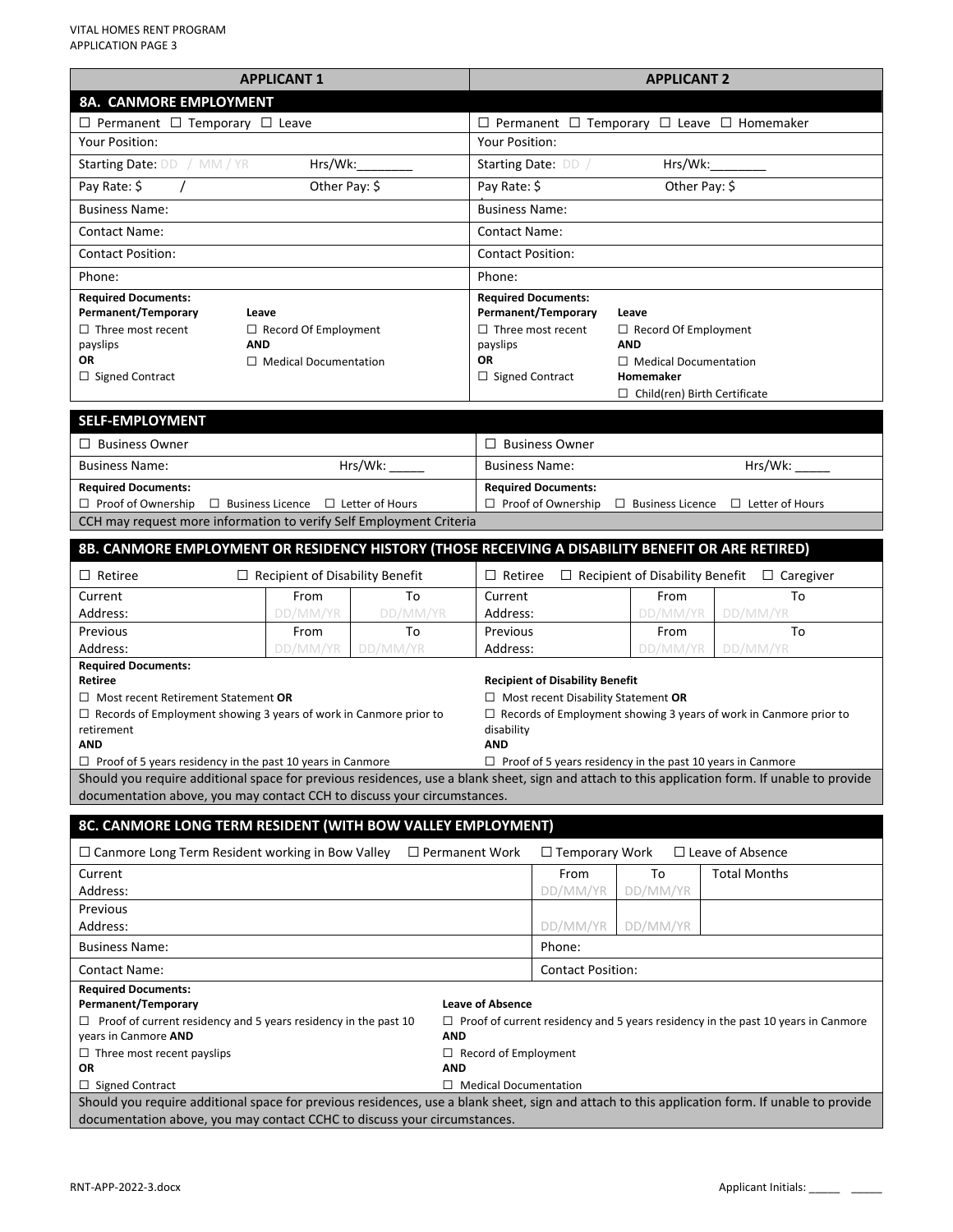#### **9A. SUITABILITY FOR TENANCY -LANDLORD REFERENCES**

Suitability as a tenant is comprised of several factors which include, but are not limited to, ability to pay rent and rental history. All applicants must have at least one (1) positive landlord reference, **who is not a family member** and is for a minimum period of six (6) months. If you have no rental history, other references may be provided, and a guarantor will be required.

| Contact Name:          | Current Landlord         | Contact Phone:              |                  |
|------------------------|--------------------------|-----------------------------|------------------|
| <b>Rental Address:</b> |                          | <b>Rental Period Dates:</b> | Monthly Rent: \$ |
| Contact Name:          | <b>Previous Landlord</b> | <b>Contact Phone:</b>       |                  |
| <b>Rental Address:</b> |                          | <b>Rental Period Dates:</b> | Monthly Rent: \$ |
| <b>Contact Name:</b>   | <b>Previous Landlord</b> | <b>Contact Phone:</b>       |                  |
| <b>Rental Address:</b> |                          | <b>Rental Period Dates:</b> | Monthly Rent: \$ |

| <b>9B. SUITABILITY FOR TENANCY - OTHER REFERENCES</b> |               |        |
|-------------------------------------------------------|---------------|--------|
| <b>Contact Name:</b> Other Reference (if required)    | Relationship: | Phone: |
| <b>Contact Name:</b> Other Reference (if required)    | Relationship: | Phone: |

#### **10. EMERGENCY CONTACTS**

| At least one contact should be provided for each applicant in case of emergency. |              |              |
|----------------------------------------------------------------------------------|--------------|--------------|
| <b>Name</b>                                                                      | Relationship | <b>Phone</b> |
| <b>Emergency Contact Applicant 1</b>                                             |              |              |
| <b>Emergency Contact Applicant 2</b>                                             |              |              |
| <b>Emergency Contact Applicant 1/2</b>                                           |              |              |

#### **11. FOIP NOTIFICATION**

The personal information you provide on this form is being collected under the authority of Section 33(c) of **Alberta's Freedom of Information and Protection of Privacy Act**. This information will be used by Canmore Community Housing to determine eligibility for and to administer the Vital Homes program in Canmore. The privacy provisions of the Freedom of Information and Protection of Privacy Act protect your personal information. If you have any questions about the collection of this information please contact CCH's FOIP Coordinator at 203, 600A 9th Street, Canmore, AB, T1W 2T2.

#### **12. AUTHORIZATION**

I/We agree and give consent to CCH or their authorized agent to:

- contact my past and present employers to verify employment information;
- contact my past and present landlords to conduct a landlord reference check and to verify residency;
- conduct a reference check from supplied references;
- use application information to pursue the collection of any funds owed to the Landlord/Owner including disclosure of my personal information to a collection agency to pursue delinquent funds; and
- use information from my application as part of a demographic profile of all Vital Homes applicants.

| Signature: | Signature: |
|------------|------------|
| Date:      | Date:      |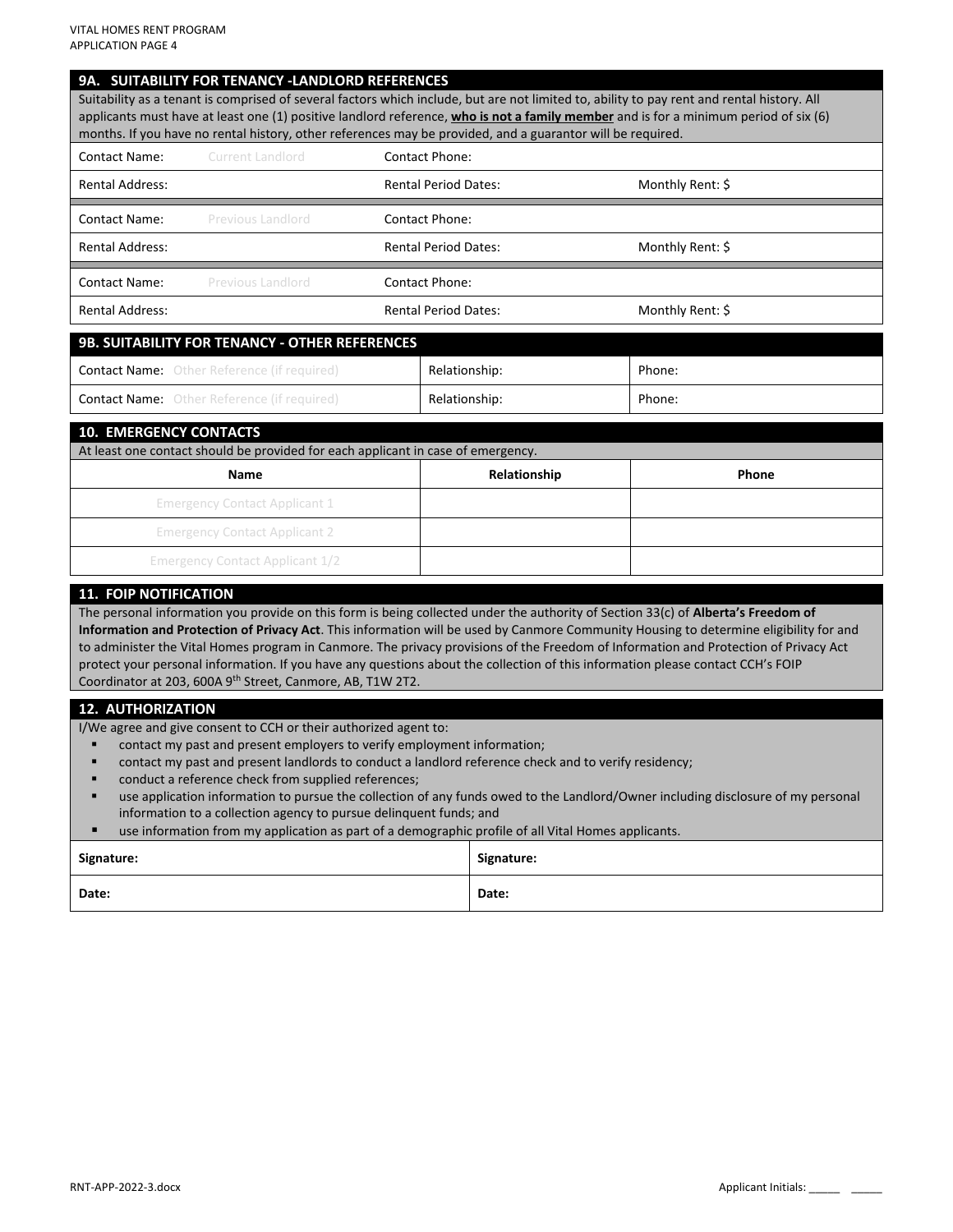# **PEKA** Professional<br>PEKA Property<br>Management Ltd.

Dear Applicant(s):

**Re:** PEKA Professional Property Management Agency Disclosure Form

Thank you for submitting your application to Canmore Community Housing (CCH) to rent at The Hector and/or McArthur Place. CCH will confirm your eligibility for Vital Homes and review your application. Once your application has been approved, any pertinent information will be sent to the Property Manager/Leasing Agent; PEKA Professional Property Management Ltd. who will then contact you to sign a lease agreement.

Pursuant to the Real Estate Act, PEKA Professional Property Management Ltd. (the "Brokerage") is required to notify you that:

- 1) The Brokerage is the agent of Canmore Community Housing ("CCH") and the Brokerage is obligated:
	- a) to be loyal to CCH and always act in the best interests of CCH;
	- b) not to provide information or advice to you as applicant that is not in the interests of CCH; and,
	- c) to communicate to CCH all information, whether or not of a confidential nature, that it receives from you as applicant.

I hereby understand and acknowledge the above.

Dated at the Town of Canmore, in the Province of Alberta.

this \_\_\_\_\_\_ day of \_\_\_\_\_\_\_\_\_\_\_\_, 20\_\_\_

Applicant 1 Applicant 2

Signature Signature Signature Signature Signature

\_\_\_\_\_\_\_\_\_\_\_\_\_\_\_\_\_\_\_\_\_\_\_\_\_\_\_\_\_\_\_ \_\_\_\_\_\_\_\_\_\_\_\_\_\_\_\_\_\_\_\_\_\_\_\_\_\_\_\_\_\_\_\_\_\_

\_\_\_\_\_\_\_\_\_\_\_\_\_\_\_\_\_\_\_\_\_\_\_\_\_\_\_\_\_\_\_ \_\_\_\_\_\_\_\_\_\_\_\_\_\_\_\_\_\_\_\_\_\_\_\_\_\_\_\_\_\_\_\_\_\_

Name Name

105, 1002 8th Avenue, Canmore, Alberta T1W 0C4 T: (403) 678.6162 | F: (403) 678.4990 | E: [info@peka.ca](mailto:info@peka.ca) | W: [www.peka.ca](http://www.peka.ca/)

*Proudly serving Southern Alberta since 1978.*